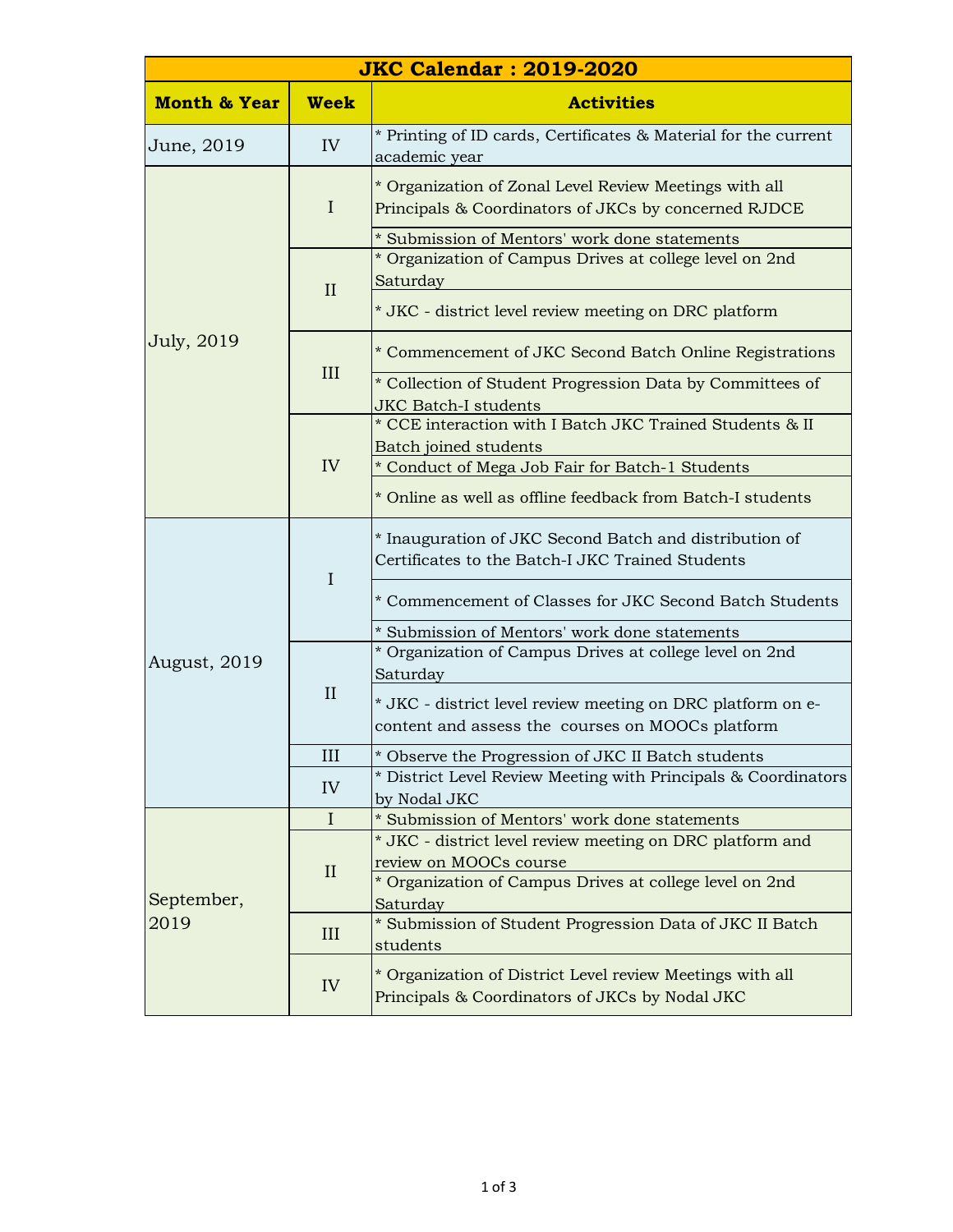| <b>JKC Calendar: 2019-2020</b> |              |                                                                                                 |  |  |  |
|--------------------------------|--------------|-------------------------------------------------------------------------------------------------|--|--|--|
| <b>Month &amp; Year</b>        | <b>Week</b>  | <b>Activities</b>                                                                               |  |  |  |
| October, 2019                  | $\mathbf I$  | * Organization of Zonal Level Meetings with all Principals &                                    |  |  |  |
|                                |              | Coordinators of JKCs by RJDCEs                                                                  |  |  |  |
|                                |              | * III Batch Registrations - Collection of Data<br>* Submission of Mentors' work done statements |  |  |  |
|                                | II           | * Organization of Campus Drives at college level on 2nd                                         |  |  |  |
|                                |              | Saturday                                                                                        |  |  |  |
|                                |              | * JKC - district level review meeting on DRC platform                                           |  |  |  |
|                                | III          | * Review on MOOCs course                                                                        |  |  |  |
|                                | IV           | * CCE interaction with II Batch Trained students                                                |  |  |  |
|                                |              | * Conduct of Mega Job Fair in each District for II Batch                                        |  |  |  |
|                                |              | Students                                                                                        |  |  |  |
|                                |              | * Online as well as Offline feedback from II Batch Trained                                      |  |  |  |
|                                |              | Students                                                                                        |  |  |  |
|                                | $\mathbf I$  | * Visit the companies/industries and inviting them to                                           |  |  |  |
|                                |              | conduct the campus drives<br>* Necessary arrangements are to be made for preparation of         |  |  |  |
|                                |              | MoUs with job providers                                                                         |  |  |  |
|                                |              |                                                                                                 |  |  |  |
|                                |              | * Distribution of Certificates for JKC II Batch students                                        |  |  |  |
|                                |              | * Submission of Mentors work done statements                                                    |  |  |  |
| November,<br>2019              | $\mathbf{I}$ | * JKC - district level review meeting on DRC platform                                           |  |  |  |
|                                |              | * Organization of Campus Drives at college level on 2nd                                         |  |  |  |
|                                |              | Saturday                                                                                        |  |  |  |
|                                |              | * Preparations for JKC III Batch students registration                                          |  |  |  |
|                                | III          | * Commencement of JKC Third Batch Online Registrations                                          |  |  |  |
|                                | IV           | * Conduct of Mega Job Fair in each District                                                     |  |  |  |
|                                | $\mathbf I$  | * Commencement of Classes for JKC Third Batch Students                                          |  |  |  |
|                                |              | * CCE interaction with III Batch registered students                                            |  |  |  |
|                                |              | * Submission of Mentors' work done statements                                                   |  |  |  |
|                                | $\rm II$     | * Organization of Campus Drives at college level on 2nd                                         |  |  |  |
| December,                      |              | Saturday                                                                                        |  |  |  |
| 2019                           |              | * JKC - district level review meeting on DRC platform                                           |  |  |  |
|                                |              | * Create awareness and Stimulating the students for JKC                                         |  |  |  |
|                                |              | Special Batch                                                                                   |  |  |  |
|                                | III          | * Progression of III Batch registered students                                                  |  |  |  |
|                                |              | * Commencement of Students online Registration for JKC                                          |  |  |  |
|                                | IV           | Special Batch Training<br>* District Level Review Meeting by Nodal JKC                          |  |  |  |
|                                |              |                                                                                                 |  |  |  |